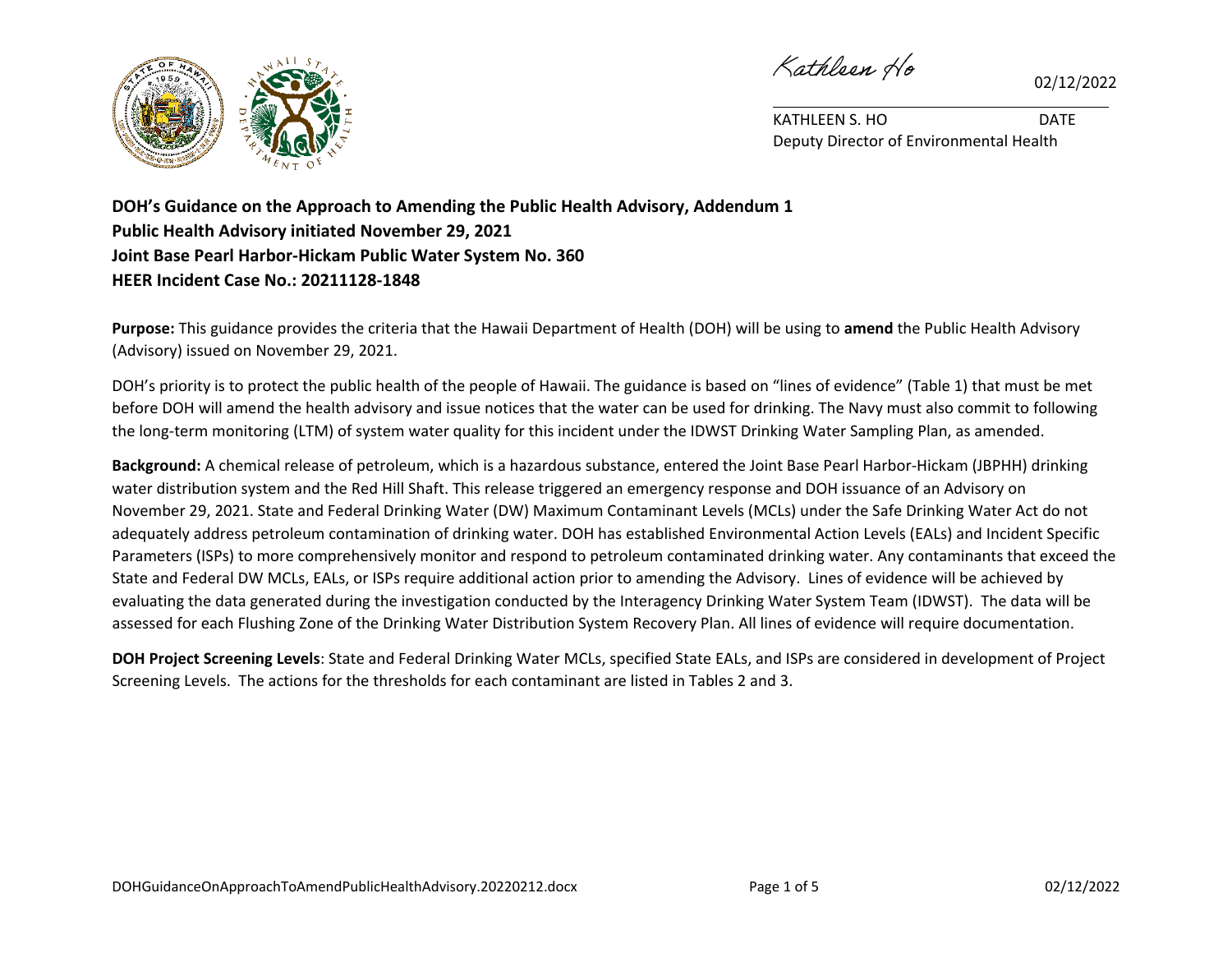## **Table 1: Lines of Evidence Under Evaluation**

| 1. Ensure no contamination is entering the water system. |                                                                              |                                                                                                                                        |  |  |
|----------------------------------------------------------|------------------------------------------------------------------------------|----------------------------------------------------------------------------------------------------------------------------------------|--|--|
| <b>Objective</b>                                         | <b>Lines of Evidence</b>                                                     | <b>Incident Specific Criteria</b>                                                                                                      |  |  |
| 1a                                                       | All reported sources of contamination are isolated<br>and contained.         | Contamination from Red Hill Shaft is isolated from Navy's water distribution system.                                                   |  |  |
| 1b                                                       | The regulated public water system's water quality<br>data is compliant.      | Data meets Federal DW MCLs, specified State EALs, and ISPs.                                                                            |  |  |
| 1c                                                       | No additional contamination through the<br>distribution system is occurring. | Cross Connection Control investigation shows distribution system is protected, resulting in<br>no additional sources of contamination. |  |  |

| 2. Ensure no contamination remains in the system and water chemistry concerns are addressed. |                                                                                                                          |                                                                                                                                                                                                                                                                                                                                                                                                                                       |  |  |
|----------------------------------------------------------------------------------------------|--------------------------------------------------------------------------------------------------------------------------|---------------------------------------------------------------------------------------------------------------------------------------------------------------------------------------------------------------------------------------------------------------------------------------------------------------------------------------------------------------------------------------------------------------------------------------|--|--|
| <b>Objective</b>                                                                             | <b>Lines of Evidence</b>                                                                                                 | <b>Incident Specific Criteria</b>                                                                                                                                                                                                                                                                                                                                                                                                     |  |  |
| 2a                                                                                           | Water within the distribution system meets State<br>and Federal DW MCLs, specified State EALs, and<br>ISP <sub>S</sub> . | Zone flushing plan demonstrates entire distribution system is flushed.<br>٠<br>Certification of Water Storage Tank(s) Flushing.<br>٠<br>Sample results show the water in distribution system meets State and Federal DW<br>MCLs, specified State EALs, and ISPs.<br>Drinking water does not show sheen, olfactory evidence, or other qualitative methods<br>of petroleum.                                                             |  |  |
| 2 <sub>b</sub>                                                                               | Water in premise plumbing of homes/buildings<br>meets State and Federal DW MCLs, specified State<br>EALs, and ISPs.      | Flushing Plan includes procedures to ensure no service connections will<br>$\bullet$<br>re-contaminate the distribution system.<br>Certification of Completed Irrigation Line Flushing.<br>$\bullet$<br>Sample Plan includes 72-hour stagnation to account for leaching of contaminants from<br>premise plumbing.<br>Sample results show water in homes/buildings meets State and Federal DW MCLs,<br>specified State EALs, and ISPs. |  |  |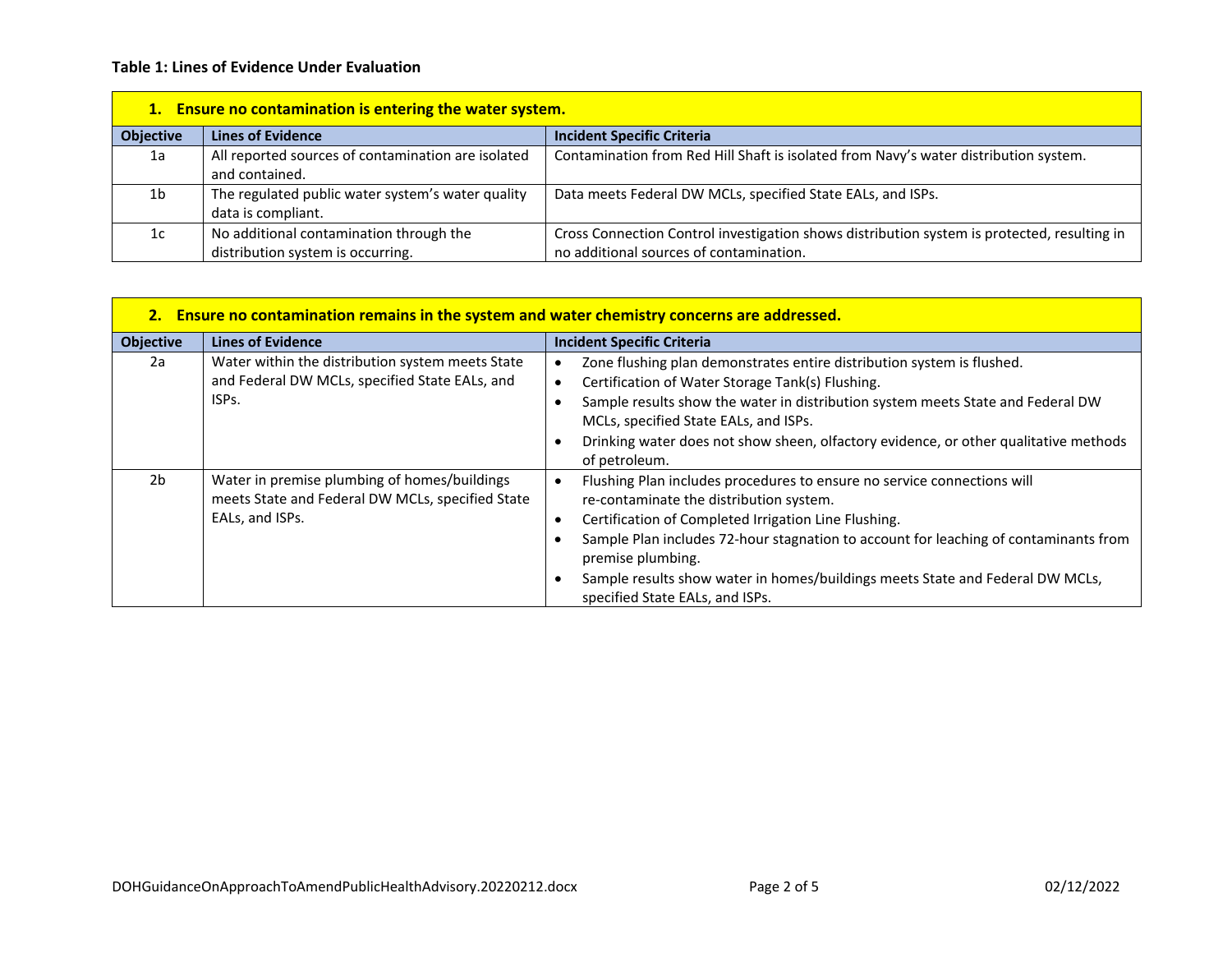## **Table 2: Threshold Determinations that Drinking Water is NOT Fit For Human Consumption**

*If the DOH MCLs or DOH Project Screening Levels are exceeded, the Drinking Water Health Advisory shall NOT be amended and the drinking water is considered NOT fit for human consumption.*

| <b>Table 2 Contaminant</b>                                                                                                     | <b>DOH MCL</b><br>(ug/L) | <b>DOH Project</b><br><b>Screening</b><br>Level | <b>Basis</b>                                                    | <b>Notes</b>                                                                                                                                                                                                                                                                                                                                                                                                                                                                                   |
|--------------------------------------------------------------------------------------------------------------------------------|--------------------------|-------------------------------------------------|-----------------------------------------------------------------|------------------------------------------------------------------------------------------------------------------------------------------------------------------------------------------------------------------------------------------------------------------------------------------------------------------------------------------------------------------------------------------------------------------------------------------------------------------------------------------------|
|                                                                                                                                |                          | (ug/L)                                          |                                                                 |                                                                                                                                                                                                                                                                                                                                                                                                                                                                                                |
| Benzene                                                                                                                        | 5                        | 5                                               |                                                                 |                                                                                                                                                                                                                                                                                                                                                                                                                                                                                                |
| Toluene                                                                                                                        | 1,000                    | 1,000                                           | DOH MCL <sup>1</sup>                                            |                                                                                                                                                                                                                                                                                                                                                                                                                                                                                                |
| Ethylbenzene                                                                                                                   | 700                      | 700                                             |                                                                 |                                                                                                                                                                                                                                                                                                                                                                                                                                                                                                |
| Xylenes (total)                                                                                                                | 10,000                   | 10,000                                          |                                                                 |                                                                                                                                                                                                                                                                                                                                                                                                                                                                                                |
| JP-5 as Combined Total<br>Petroleum Hydrocarbons<br>(TPH)-Gasoline, Diesel, and<br>Oil Ranges<br>[Incident Specific Parameter] | <b>Not</b><br>Applicable | 211                                             | Release of<br>fresh fuel and<br>potential<br>direct<br>release. | The 211 ug/L screening level is based on risk-based action levels for TPH<br>associated with JP-5 jet fuel described in a HIDOH Technical Memorandum<br>dated January 27, 2022, revised February 12, 2022 (HIDOH 2022). The action<br>(screening) level conservatively assumes that TPH detected in the water is<br>associated with non-degraded, dissolved-phase, fuel in the drinking water<br>system. The memorandum serves as an addendum to the HIDOH 2017 EAL<br>Guidance <sup>2</sup> . |
| 1,1,1-Trichloroethane                                                                                                          | 200                      | 200                                             |                                                                 |                                                                                                                                                                                                                                                                                                                                                                                                                                                                                                |
| 1,1,2-Trichloroethane                                                                                                          | 5                        | 5                                               | DOH MCL <sup>1</sup>                                            |                                                                                                                                                                                                                                                                                                                                                                                                                                                                                                |
| 1,1-Dichloroethylene                                                                                                           | $\overline{7}$           | $\overline{7}$                                  |                                                                 |                                                                                                                                                                                                                                                                                                                                                                                                                                                                                                |
| 1,2,4-Trichlorobenzene                                                                                                         | 70                       | 70                                              |                                                                 |                                                                                                                                                                                                                                                                                                                                                                                                                                                                                                |
| 1,2-Dichlorobenzene                                                                                                            | 600                      | 600                                             |                                                                 |                                                                                                                                                                                                                                                                                                                                                                                                                                                                                                |
| 1,2-Dichloroethane (EDC)                                                                                                       | 5                        | 5                                               |                                                                 |                                                                                                                                                                                                                                                                                                                                                                                                                                                                                                |
| 1,2-Dichloropropane (DCP)                                                                                                      | 5                        | 5                                               |                                                                 |                                                                                                                                                                                                                                                                                                                                                                                                                                                                                                |
| 1,4-Dichlorobenzene                                                                                                            | 75                       | 75                                              |                                                                 |                                                                                                                                                                                                                                                                                                                                                                                                                                                                                                |
| Carbon tetrachloride (CTC)                                                                                                     | 5                        | 5                                               |                                                                 |                                                                                                                                                                                                                                                                                                                                                                                                                                                                                                |
| Chlorobenzene                                                                                                                  | 100                      | 100                                             |                                                                 |                                                                                                                                                                                                                                                                                                                                                                                                                                                                                                |
| cis-1,2-Dichloroethylene                                                                                                       | 70                       | 70                                              |                                                                 |                                                                                                                                                                                                                                                                                                                                                                                                                                                                                                |
| Dichloromethane                                                                                                                | 5                        | 5                                               |                                                                 |                                                                                                                                                                                                                                                                                                                                                                                                                                                                                                |
| Styrene                                                                                                                        | 100                      | 100                                             |                                                                 |                                                                                                                                                                                                                                                                                                                                                                                                                                                                                                |
| Tetrachloroethylene                                                                                                            | 5                        | 5                                               |                                                                 |                                                                                                                                                                                                                                                                                                                                                                                                                                                                                                |
| trans-1,2-Dichloroethylene                                                                                                     | 100                      | 100                                             |                                                                 |                                                                                                                                                                                                                                                                                                                                                                                                                                                                                                |
| Trichloroethylene (TCE)                                                                                                        | 5                        | 5                                               |                                                                 |                                                                                                                                                                                                                                                                                                                                                                                                                                                                                                |
| Vinyl Chloride                                                                                                                 | $\overline{2}$           | $\overline{2}$                                  |                                                                 |                                                                                                                                                                                                                                                                                                                                                                                                                                                                                                |
| Benzo[a]pyrene                                                                                                                 | 0.2                      | 0.2                                             |                                                                 |                                                                                                                                                                                                                                                                                                                                                                                                                                                                                                |
| Di(2-ethylhexyl)phthalate                                                                                                      | 6                        | 6                                               |                                                                 |                                                                                                                                                                                                                                                                                                                                                                                                                                                                                                |
| Antimony                                                                                                                       | 6                        | 6                                               |                                                                 |                                                                                                                                                                                                                                                                                                                                                                                                                                                                                                |
| Arsenic                                                                                                                        | 10                       | 10                                              |                                                                 |                                                                                                                                                                                                                                                                                                                                                                                                                                                                                                |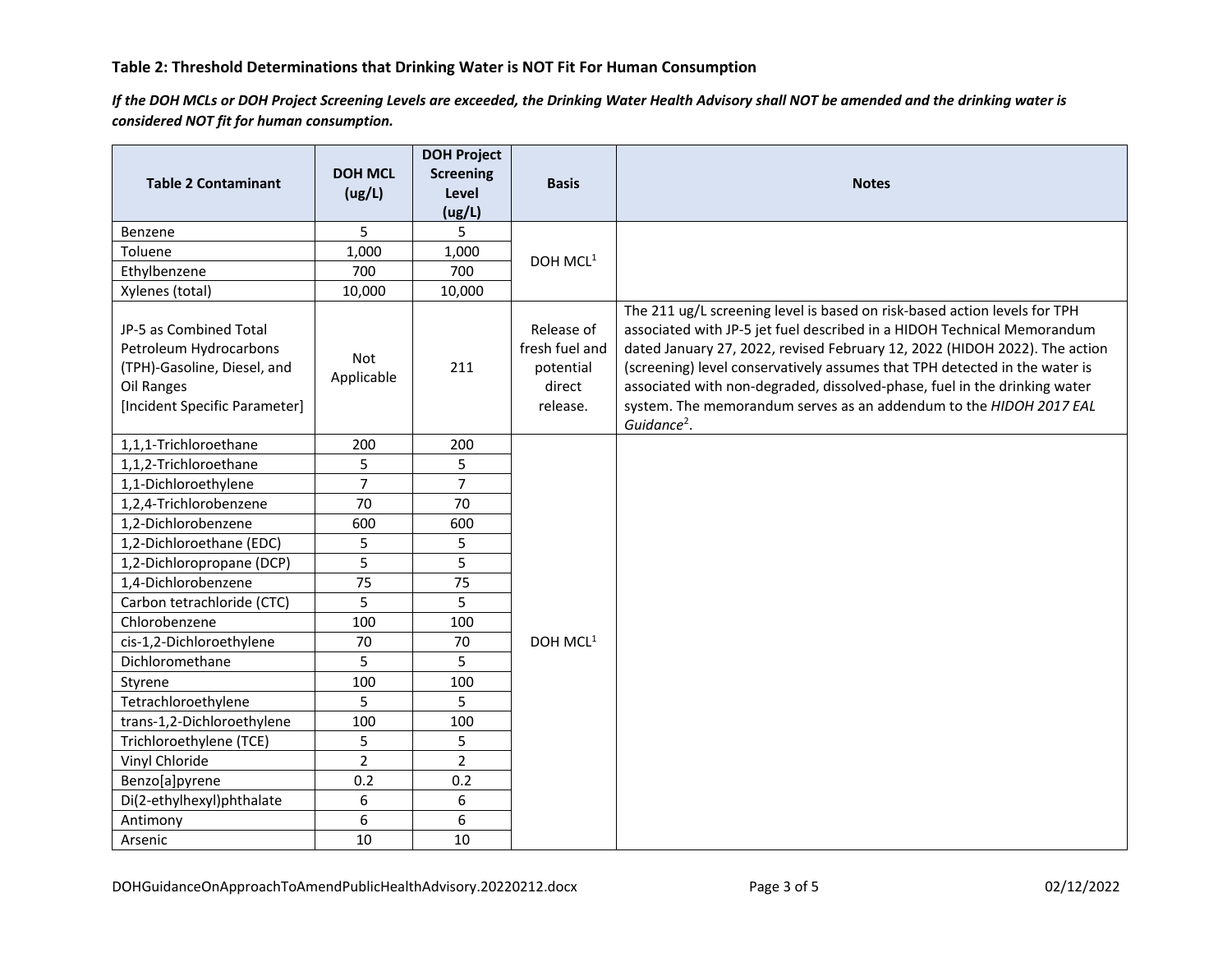| <b>Table 2 Contaminant</b>                                                                                                                              | <b>DOH MCL</b><br>(ug/L) | <b>DOH Project</b><br><b>Screening</b><br>Level<br>(ug/L) | <b>Basis</b>         | <b>Notes</b> |
|---------------------------------------------------------------------------------------------------------------------------------------------------------|--------------------------|-----------------------------------------------------------|----------------------|--------------|
| Barium                                                                                                                                                  | 2000                     | 2000                                                      |                      |              |
| Beryllium                                                                                                                                               | 4                        | 4                                                         | DOH MCL <sup>1</sup> |              |
| Cadmium                                                                                                                                                 | 5                        | 5                                                         |                      |              |
| Chromium                                                                                                                                                | 100                      | 100                                                       |                      |              |
| Copper <sup>3</sup>                                                                                                                                     | 1300                     | 1300                                                      | DOH AL <sup>1</sup>  |              |
| Lead $3$                                                                                                                                                | 15                       | 15                                                        |                      |              |
| Mercury                                                                                                                                                 | $\overline{2}$           | $\overline{2}$                                            |                      |              |
| Selenium                                                                                                                                                | 50                       | 50                                                        |                      |              |
| Thallium                                                                                                                                                | $\overline{2}$           | $\overline{2}$                                            | DOH MCL <sup>1</sup> |              |
| Dichloroethylene, 1,2-<br>(Mixed Isomers)                                                                                                               | 70                       | 70                                                        |                      |              |
| <b>Total trihalomethanes</b><br>(TTHM) (sum of<br>chloroform, bromoform,<br>bromodichloromethane,<br>and<br>dibromochloromethane).                      | 80                       | 80                                                        |                      |              |
| <b>Total Haloacetic acids</b><br>(five) (HAA5) (sum of<br>mono-, di-, trichloroacetic<br>acids and mono- and<br>dibromoacetic acids).<br><b>Bromate</b> | 60<br>10                 | 60<br>10                                                  |                      |              |
| Chlorite                                                                                                                                                | 1000                     | 1000                                                      |                      |              |
| Notes:                                                                                                                                                  |                          |                                                           |                      |              |

<sup>1</sup> CONTAMINANTS REGULATED BY THE SAFE DRINKING WATER BRANCH (updated 7/10/14) a[t https://health.hawaii.gov/sdwb/files/2014/07/MCL-Fct-2014-07-10.pdf](https://health.hawaii.gov/sdwb/files/2014/07/MCL-Fct-2014-07-10.pdf)

<sup>2</sup> HIDOH, 2017, Evaluation of Environmental Hazards at Sites with Contaminated Soil and Groundwater - Hawaii Edition (Fall 2017): Hawai'i Department of Health, Office of Hazard Evaluation and Emergency Response[. https://health.hawaii.gov/heer/guidance/ehe-and-eals/.](https://health.hawaii.gov/heer/guidance/ehe-and-eals/) HIDOH, 2022, Recommended Risk-Based Drinking Water Action Levels for Total Petroleum Hydrocarbons (TPH) Associated with Releases of JP-5 Jet Fuel: Hawaii Department of Health, Hazard Evaluation and Emergency Response Office, January 27, 2022, revised February 12, 2022. <sup>3</sup> Action Levels.